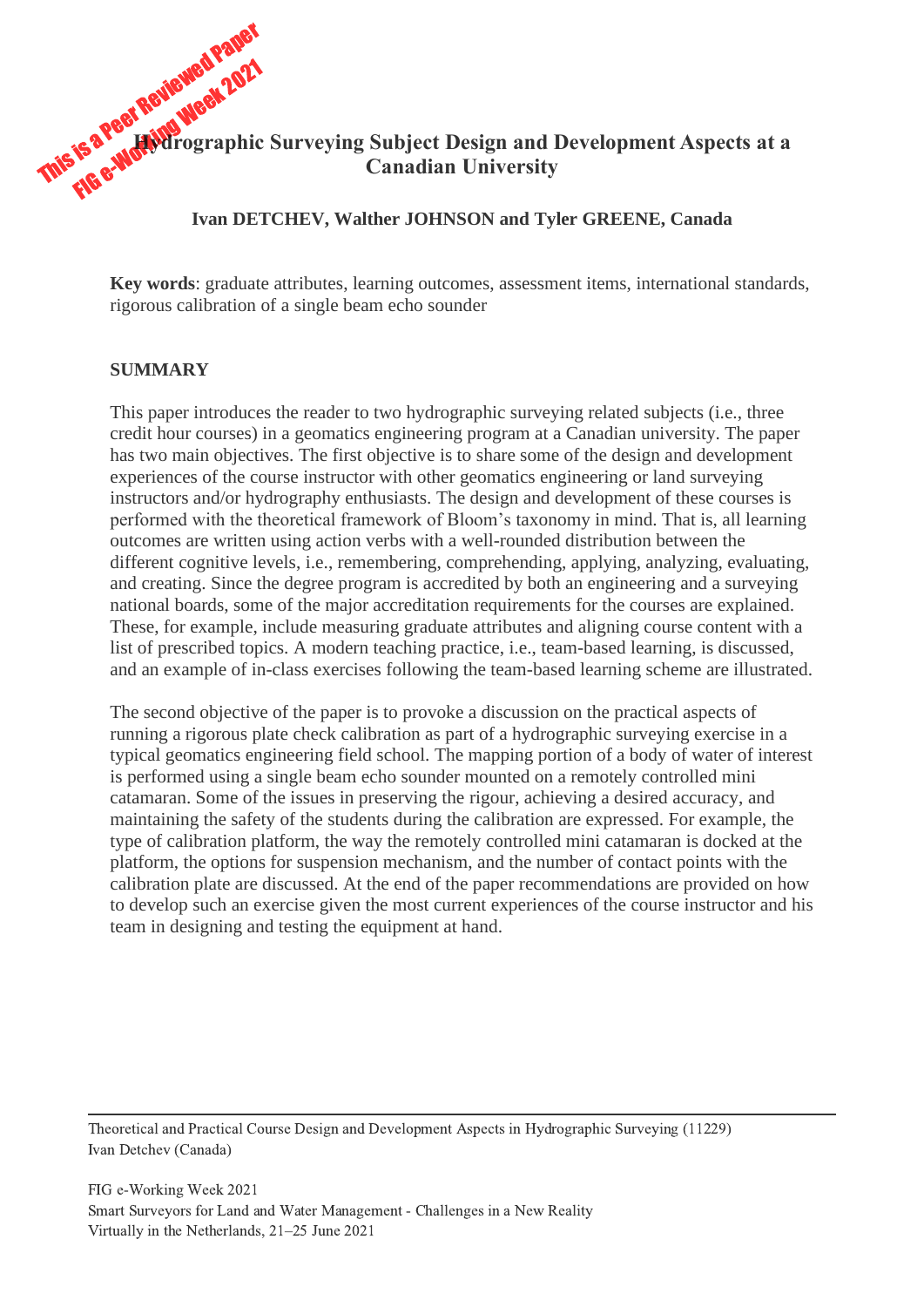# **Hydrographic Surveying Subject Design and Development Aspects at a Canadian University**

# **Ivan DETCHEV, Walther JOHNSON and Tyler GREENE, Canada**

# **1. INTRODUCTION**

This paper addresses subject (i.e., three hour course) design and development aspects related to hydrographic surveying in a geomatics engineering program at a Canadian university. In the program in question, there are primarily two courses which contain hydrographic surveying content. One of the courses tackles most of the hydrographic surveying theory, while the other course provides rudimentary practical experience in hydrographic surveying. The theory course is a fourth-year technical elective. It is one of four required technical electives for students wanting to graduate with the cadastral concentration. The cadastral concentration fulfills the educational requirements for individuals planning on pursuing the land surveying profession in most of the jurisdictions in Canada. The practical course is a field school, also known as 'survey camp', for all students just before the last year in their degree program. In this course, students are required to complete eight major exercises in groups. The hydrographic surveying exercise is one of the major exercises. Note that neither of the two courses are International Federation of Surveyors (FIG) / International Hydrographic Organization (IHO) / International Cartographic Association (ICA) S-5 / S-8 Category A or B recognized training as described by the International Board on Standards of Competence for Hydrographic Surveyors and Nautical Cartographers (IBSC) (2017), i.e., they are meant for geomatics engineers and land surveyors, not international hydrographers. Also, the reader can refer to Forrest (2003), Suebe et al. (2012), Coutts and Strack (2012), and de Wulf et al. (2013) for other perspectives on hydrographic education.

The paper has two main objectives. One is to share some of the design and development experiences of the course instructor with other geomatics engineering or land surveying instructors and/or hydrography enthusiasts. For that purpose the paper first explains the theoretical framework of the main author, and the external requirements of the surveying and engineering national accreditation boards, considered when designing and developing the hydrographic surveying courses within the geomatics engineering program. The paper also lists the chapters covered in the theory course in addition to its learning outcomes and assessment items. Moreover, ideas are provided for the delivery of some of the course content in an active learning (Prince, 2004) style, inspired by team-based learning (TBL) (Michaelsen et al., 2004). According to Prince (2004) active learning includes teaching and learning activities where students are intellectually engaged beyond passively listening to a lecturer and mechanically writing notes. Such activities may include think-pair-share, using clickers, or writing minute papers. Team-based learning is definitely classified as a set of active learning activities. In TBL students are asked to read certain material before coming to class,

Theoretical and Practical Course Design and Development Aspects in Hydrographic Surveying (11229) Ivan Detchev (Canada)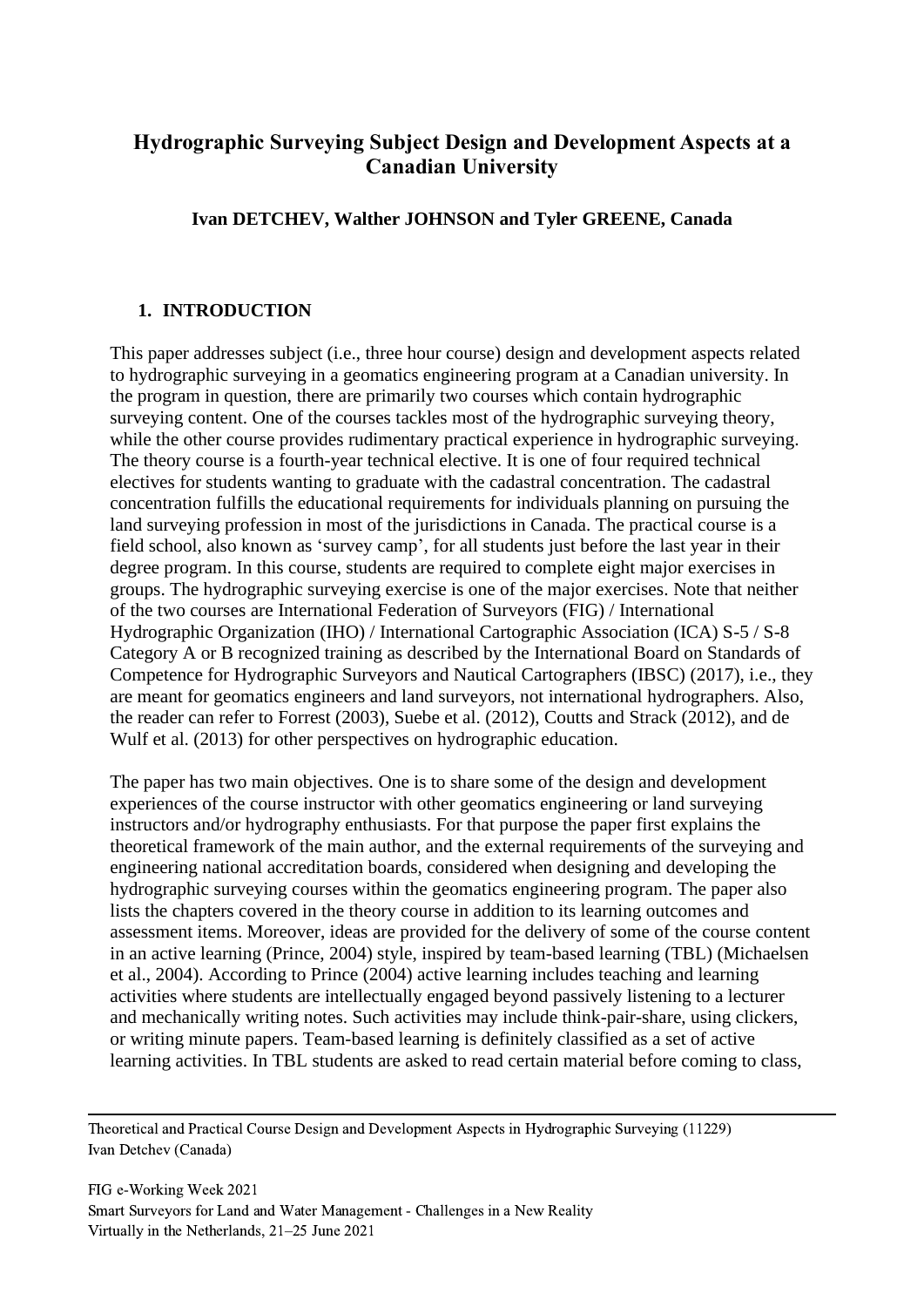then they are quizzed on it individually, and right after that they tackle the same quiz in groups of three to five students. Any misconceptions on the material are addressed in the form of a mini lecture after both the individual and the group quizzes have been graded. The TBL cycle on the particular material culminates in assigning the students a complex application where they have to come up with a solution in groups.

The second objective of the paper is to provoke a discussion on the practical aspects of running a rigorous plate check calibration for a remotely controlled surface vessel equipped with a single beam echo sounder. In particular, the hydrographic surveying exercise in the field school, where a plate check calibration is a major component, is described. Options for conducting the exercise with students for educational purposes are given to the reader so that the exercise can be run with rigour, accuracy, and safety in mind. Note that the survey camp exercises are run such that real-world experience is mixed with learning or fortifying concepts, problem solving / trouble shooting, and self-reflections (Stice, 1987). In other words the course instructor strives towards creating an environment for experiential learning (Abdulwahed and Nagy, 2009). Lastly, recommendations are drawn for the continuous improvement of students' learning experiences in both courses.

# **2. THEORETICAL FRAMEWORK**

The majority of the courses in the geomatics engineering program contribute to the engineering and/or the surveying accreditation of the department. As such they must fullfill the program outcomes imposed by the engineering and/or surveying national accreditation boards. The two hydrographic surveying related courses mentioned in the introduction must for example abide by both accreditation bodies. However, before jumping into how those accreditation constraints shape the design of the courses, it is worth exploring a more general theoretical framework. The theoretical framework that can be used in the design of most engineering and surveying courses is Bloom's taxonomy (Bloom, 1956), especially the version of the taxonomy modified by Krathwohl (2002). The taxonomy clasifies learning tasks on a cognitive spectrum from remembering (the lowest level, i.e., implying primarily memorizing facts) to creating (the highest level, i.e., implying a great deal of critical thinking). Each of the six levels in the hierarchy comes with a set of action verbs (see [Table](#page-3-0)  [1\)](#page-3-0). These action verbs are recommended to be used for lesson planning, development of laboratory exercises, and in general – coming up with learning outcomes for an entire course or a course component. A well-rounded course will contain learning outcomes, teaching and learning exercises, and course assessment items covering the entire range of congnitive levels (if possible and/or applicable). For example, if a course only contains definitions, simple concepts, and one-step formulae, students are probably only challenged at the lower congnitive levels, and it may be a good idea to introduce outcomes that provoke critical thinking. Conversely, if a course expects students to analyze complex results, evaluate multiple routes to a complicated solution or even create new knowledge or a product, it would be expected that the instructor scaffolds the process with more basic tasks at the beginning, and the higher order tasks culminate towards the end. Note that the action verbs listed in

Theoretical and Practical Course Design and Development Aspects in Hydrographic Surveying (11229) Ivan Detchev (Canada)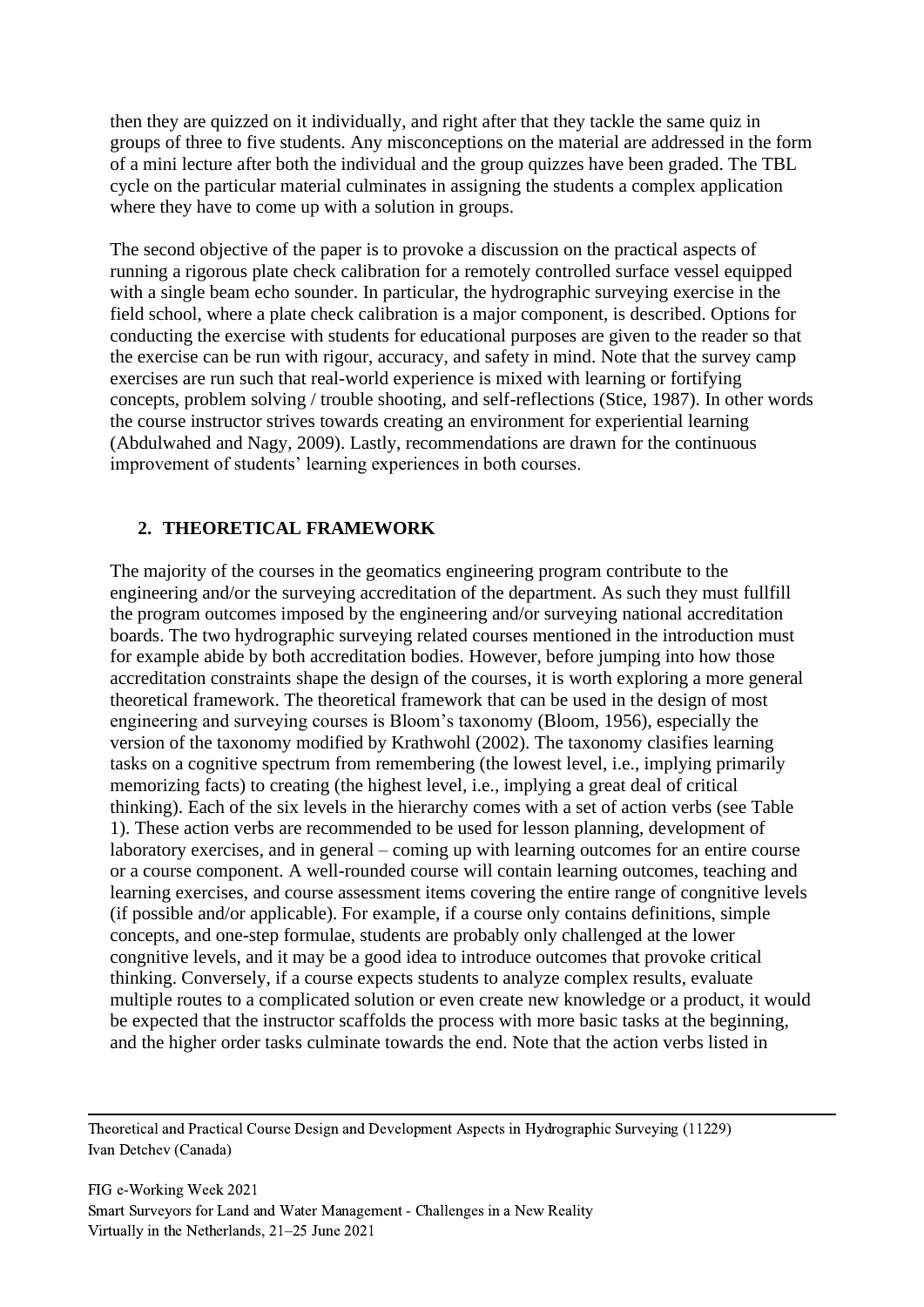[Table 1](#page-3-0) are meant as examples only. It is quite possible that depending on the context certain action verbs may be catagorized under more than one of the six cognitive levels.

| Order in hierarchy | Cognitive level | Example action verbs                                 |
|--------------------|-----------------|------------------------------------------------------|
| n.                 | Creating        | Design, develop, modify, generate, invent            |
|                    | Evaluating      | Check, interpret, criticize, decide, refine/revise   |
|                    | Analyzing       | Identify, differentiate, select, correlate, conclude |
|                    | Applying        | Use, compute, solve, implement, demonstrate          |
|                    | Comprehending   | Summarize, classify, compare, contrast, discuss      |
|                    | Remembering     | Recall, list, define, describe, explain              |

<span id="page-3-0"></span>*Table 1. Hierarchy of the cognitive levels in Bloom's taxonomy, and examples of action verbs appropriate for engineering and surveying for each level*

# **3. ACCREDITATION REQUIREMENTS**

There are two nation wide bodies that accredit the geomatics engineering program at the department. One is the Canadian engineering accreditation board (CEAB), and the other one is the Canadian board of examiners for professional surveyors (CBEPS). Some of the major accreditation requirements for each of the organizations are explained in the next two subsections.

# **3.1 Engineering accreditation**

The engineering board takes a holistic approach to accreditation. Each degree program is evaluated as a whole where a certain number of accreditaiton units must be approved, and a prescribed list of graduate attributes must be achieved. Each course in the program contributes to the total number of certain accreditation units and the measurement of certain graduate attributes. The accreditation units correspond to content and are binned into the following high level categories: mathematics, natural sciences, engineering science, engineering design, complementary studies, and other unspecified content. The graduate attributes can be viewed as high level learning outcomes. There are 12 graduate attributes, and each can be measured as introduced (I), developed (D), or applied  $(A)$ : 1) Knowledge base for engineering; 2) Problem analysis; 3) Investigation; 4) Design; 5) Use of engineering tools; 6) Individual and team work; 7) Communication skills; 8) Professionalism; 9) Impact of engineering on society and the environment; 10) Ethics and equity; 11) Economics and project management; and 12) Life-long learning (Engineers Canada, 2016).

Currently, each of the learning outcomes listed in the outline for a particular course must be mapped to a single graduate attribute. Each of the learning outcomes must be assessed in ideally two or more graded items (e.g., exam questions, laboratory assignments) or other teaching and learning activities. Essentially assessing students' performance for specific learning outcomes counts as measuring their achievement level for the corresponding graduate atrributes. A certain percentage (70-75%) of the students in a particular course must perform at a satisfactory level for each of the measured graduate attributes. If this is not the

Theoretical and Practical Course Design and Development Aspects in Hydrographic Surveying (11229) Ivan Detchev (Canada)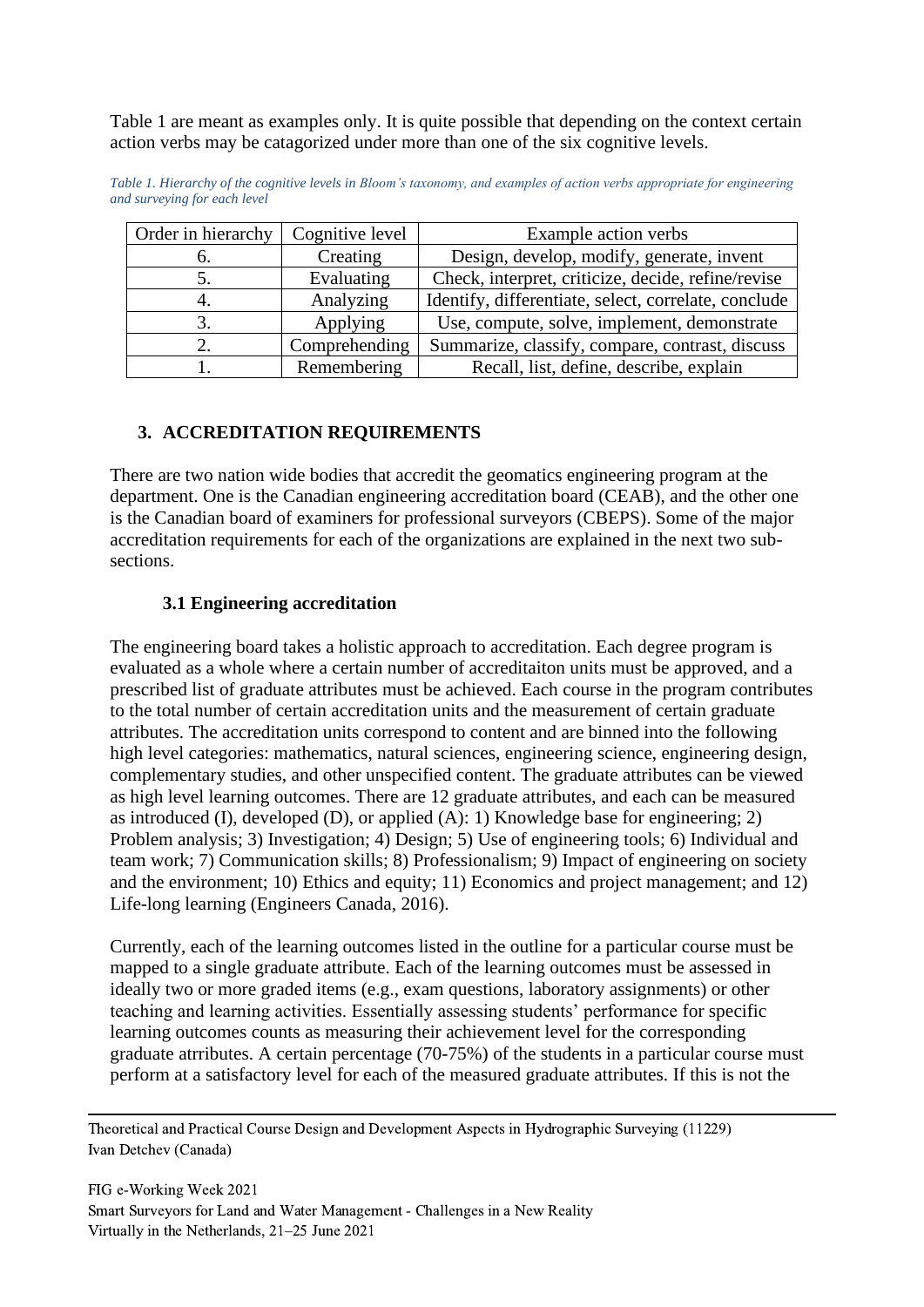case for a certain graduate attribute, the instructor is asked to devise a plan of improving the course at its next iteration.

# **3.2 Surveying accreditation**

The surveying board of examiners takes a much more detailed approach to accreditation. They prescribe content topics, sub-topics, and learning outcomes for 12 core and five elective subjects (CBEPS, 2019):

- C1 Mathematics; C2 Least Squares; C3 Advanced Surveying; C4 Coodinate Systems and Map Projections; C5 Geospatial Information Systems; C6 Geodetic Positioning; C7 Remote Sensing and Photogrammetry; C8 Cadastral Studies; C9 Survey Law; C10 Land Use Planning and Economics of Land Development; C11 Business Practices and the Profession; and C12 Hydrographic Surveying
- E1 Spatial Databases and Land Information Systems; E2 Advanced Hydrographic Surveying; E3 Environmental Management; E4 Advanced Remote Sensing; and E5 Advanced Photogrammetry

Normally, it takes at least one to two university courses to satisfy the requirements of each subject. The subjects related to hydrographic surveying are: C12 Hydrographic Surveying (core subject), and E2 Advanced Hydrographic Surveying (elective subject). While some of the E2 topics are also taught, the focus in this paper is on C12 as it is the subject accredited at the department. [Table 2](#page-5-0) lists the topics and sub-topics required for the core hydrographic surveying subject. Note that each of the sub-topics comes with one or more low level learning outcomes. They are numerous and it is not practical to list of all of them in this paper. However, it is worth mentioning that their approximate distribution among the Bloom's taxonomy categories is the following: 50% in remembering; 15% in comprehending; 8.5% in applying; 14% in analyzing; 11.5% in evaluating; and  $\sim$ 1% in creating.

# **4. COURSE DESIGN AND DEVELOPMENT**

This section of the paper describes some of the design and development of the two hydrographic surveying related courses in the department. The first sub-section addresses the theory course, while the second sub-section addresses the hydrographic surveying exercise in the field school.

# **4.1. Hydrographic surveying theory**

The accreditation units assigned to the theory course in hydrographic surveying are 70% engineering science and 30% engineering design. The learning outcomes found in the course outline are listed in [Table 3.](#page-6-0) Their corresponding graduate attributes and cognitive categories from Bloom's taxonomy are also shown. Note that the learning outcomes are mapped to six out of the 12 graduate attributes, and that they cover the entire cognitive spectrum.

Theoretical and Practical Course Design and Development Aspects in Hydrographic Surveying (11229) Ivan Detchev (Canada)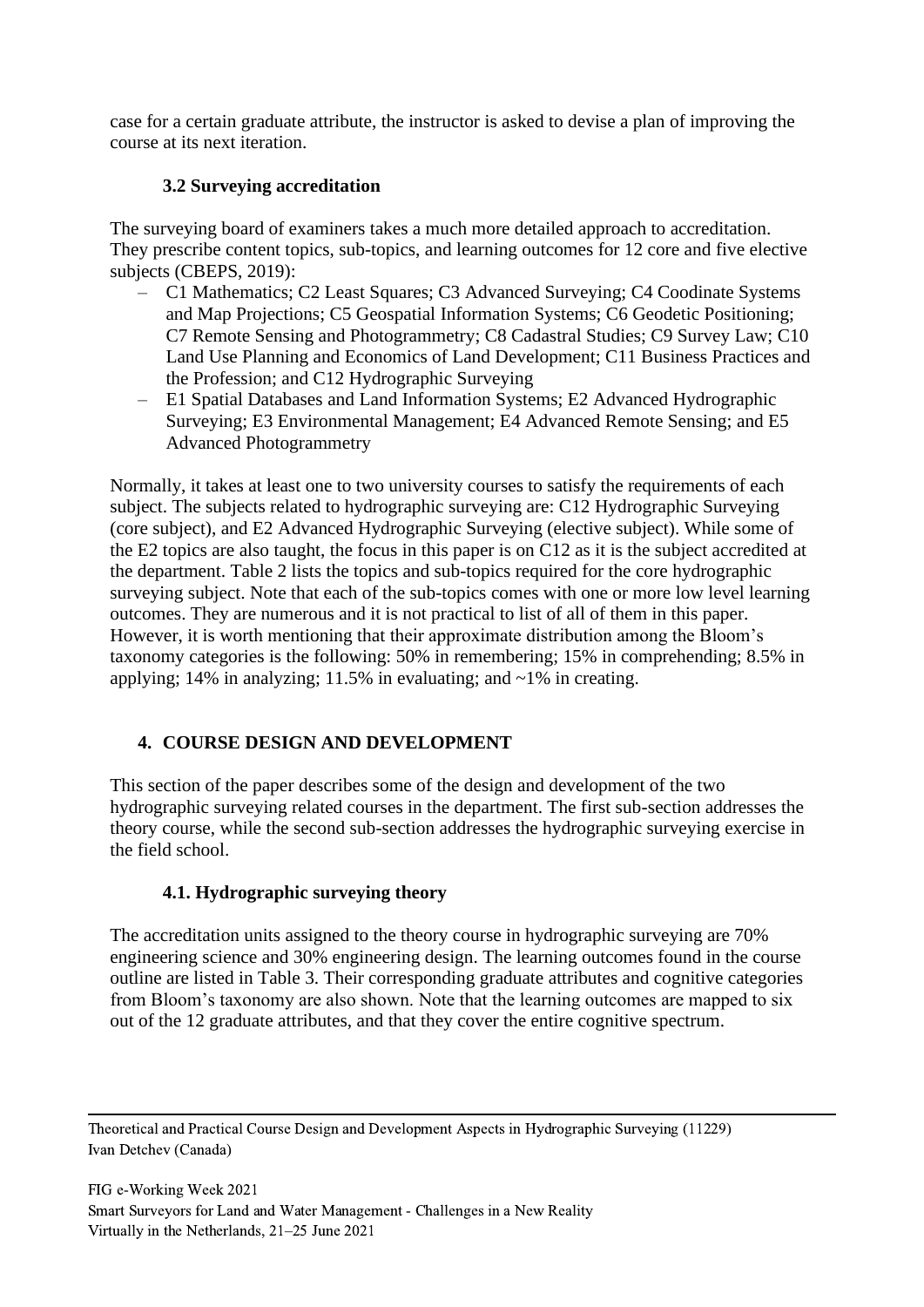| $\#$ | Topic name                                       | Sub-topics                                            |
|------|--------------------------------------------------|-------------------------------------------------------|
| 1.   | Underwater acoustics                             | Acoustic velocity                                     |
|      |                                                  | Sound wave propagation                                |
|      |                                                  | Acoustic system parameters                            |
| 2.   | Single beam echo sounders                        | Transducers; Data recording                           |
|      | (SBES <sub>s</sub> )                             | Sounding reduction                                    |
|      |                                                  | Sounding accuracy (or error budget)                   |
|      |                                                  | System selection; Equipment evaluation                |
| 3.   | Multibeam echo sounders<br>Multibeam transducers |                                                       |
|      | (MBESs)                                          | Coverage and accuracy (or error budget)               |
|      |                                                  | <b>MBES</b> calibration                               |
|      |                                                  | Importance of time & motion                           |
|      |                                                  | MBES data management; Equipment evaluation            |
| 4.   | Side scan sonars (SSSs)                          | Side scan sonar systems                               |
|      |                                                  | Side scan sonar data interpretation                   |
|      |                                                  | <b>SSS vs MBES</b>                                    |
|      |                                                  | System selection; Equipment evaluation                |
| 5.   | Tide and non-tidal water                         | Tidal fundamentals; Tidal measurements                |
|      | levels                                           | Tidal streams and currents; Tidal information         |
|      |                                                  | Non-tidal water level variations                      |
| 6.   | Vertical positioning                             | Previous datums; Datums                               |
|      |                                                  | Vertical datum fundamentals                           |
|      |                                                  | Elevation measurements and computations               |
|      |                                                  | Heave; Orientation                                    |
| 7.   | Understanding of principles                      | <b>Instrumentation</b> ; Operations                   |
|      | and technology                                   | Survey data processing                                |
| 8.   | Hydrographic surveys                             | Surveys in support of river crossings and engineering |
|      |                                                  | Surveys in support of port management and coastal     |
|      |                                                  | engineering                                           |
|      |                                                  | Nautical charting                                     |

<span id="page-5-0"></span>*Table 2. Topics and sub-topics for hydrographic surveying as per the board of examiners for professional surveyors*

The assessment items used in measuring students' graduate attribute achievements are primarily conceptual and calculation questions from the exams (two midterms and a final), and portions of the laboratory assignments. Note that in-class exercises inspired by teambased learning (TBL) are also included. For example, the in-class exercises are related to the international standards in hydrographic surveying and the design of a survey that will meet specifications for a particular project / scenario. More specifically, the students are asked to read the "IHO Standards for Hydrographic Surveys" special publication No. 44 (a.k.a. S-44) by the International Hydrographic Bureau (IHB) (2008). The individual and group quizzes are run on the content of this document. At a later date, after the quizzes have been marked and the mini lecture clarifying any misconceptions has been conducted, the students are given the application. The application is based on real life projects (e.g., charting a dam reservoir, harbour dredging, offshore construction). The students need to design a hypothetical

Theoretical and Practical Course Design and Development Aspects in Hydrographic Surveying (11229) Ivan Detchev (Canada)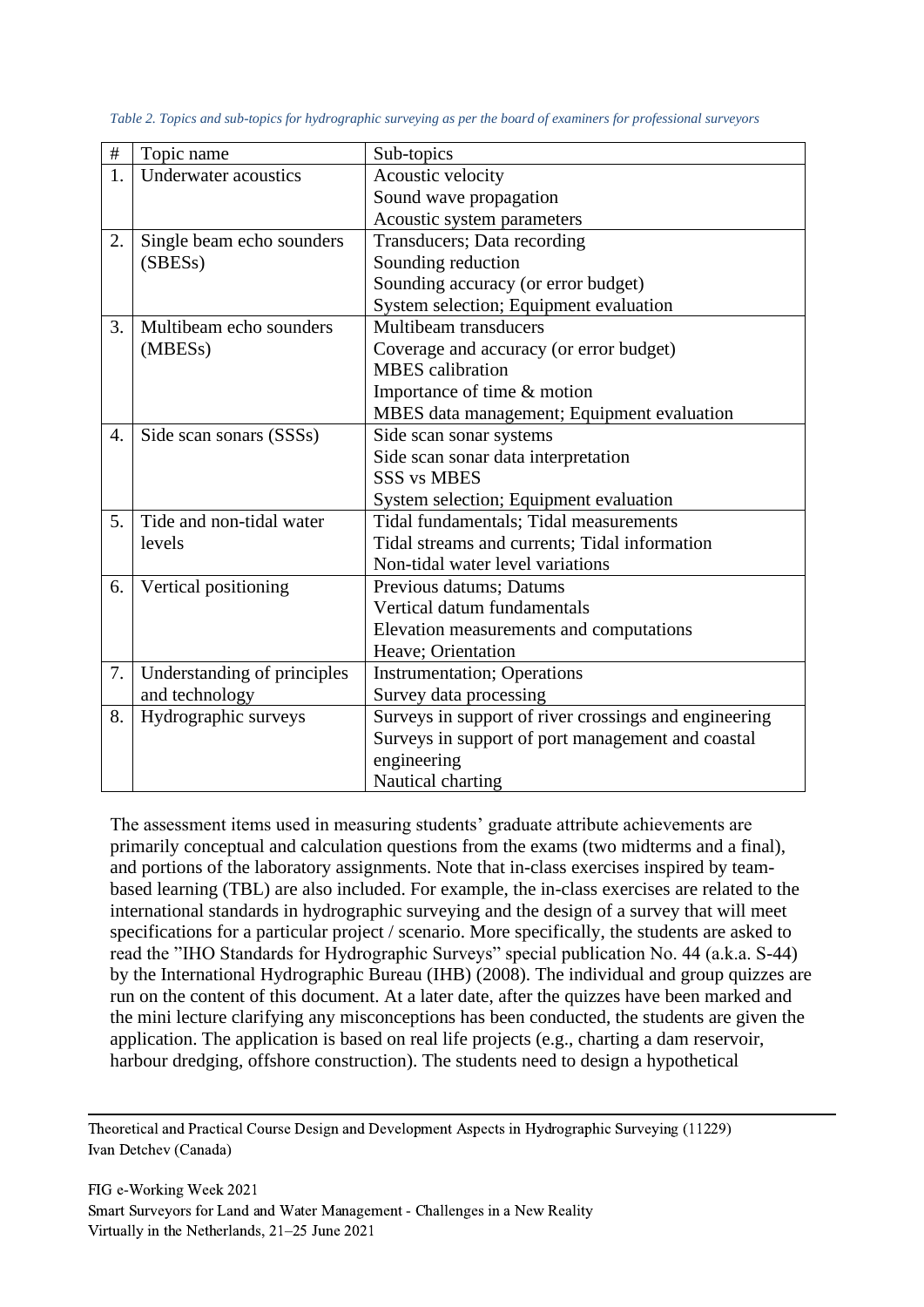hydrographic surveying solution which will have to abide by the international standards (if applicable) and also meet the client's specifications. Anecdotally, students have shared with the instructor that "this is a different type of learning," and that they have enjoyed what would have otherwise been a mundane task.

<span id="page-6-0"></span>

| Table 3. Learning outcomes for the theoretical hydrographic surveying course, their corresponding graduate attributes and |
|---------------------------------------------------------------------------------------------------------------------------|
| cognitive categories in Bloom's taxonomy                                                                                  |

| #  | Learning outcome                                                   | Graduate  | Category in |
|----|--------------------------------------------------------------------|-----------|-------------|
|    |                                                                    | attribute | Bloom's     |
|    |                                                                    |           | taxonomy    |
| 1. | Explain theoretical concepts (and their relevance in               | 1(I)      | $1 - 2$     |
|    | hydrographic surveys) related to oceanography, tides, water        |           |             |
|    | levels, and underwater acoustics                                   |           |             |
| 2. | Develop algorithms for hydrographic applications such as           | 2(D)      | 3           |
|    | predicting tide, determining a precise depth, and acoustic ray     |           |             |
|    | tracing                                                            |           |             |
| 3. | Apply sonar parameters and equations for the prediction of         | 2(D)      | 3           |
|    | performance and the design of echo sounding equipment              |           |             |
| 4. | Recognize, interpret, and adapt international standards for        | 8(I)      | 2, 5        |
|    | hydrographic surveying for the purpose of safety of marine         |           |             |
|    | navigation                                                         |           |             |
| 5. | Design single beam (in conjunction with side scan sonar),          | 4(D)      | 6           |
|    | multi-transducer boom, and multi-beam echo sounder surveys         |           |             |
|    | so as to meet international standards and/or client specifications |           |             |
| 6. | Choose between various options for horizontal, vertical, 3D        | 5(D)      | 5           |
|    | marine, and/or underwater acoustic positioning for different       |           |             |
|    | hydrographic operations                                            |           |             |
| 7. | Perform echo sounder calibrations in order to mitigate system      | 3(A)      | $3-4$       |
|    | errors: plate check for single beam and patch test for multi-      |           |             |
|    | beam data                                                          |           |             |
| 8. | Process hydrographic surveying data with state-of-the-art          | 5(A)      | 3, 6        |
|    | software in order to generate a bathymetric chart                  |           |             |

The chapters in the hydrographic surveying theory course are listed in [Table 4. Table 4](#page-7-0) also shows how these course chapters map approximately to the topics and sub-topics prescribed by the board of examiners for professional surveyors. Note that there is not always a one-toone relationship between the two lists.

# **4.2. Hydrographic surveying practice**

While the theoretical course has a laboratory component, most of the assignments have to do with implementing algorithms and processing hydrographic surveying data that is provided to the students. There is value, however, for the students to also collect and process their own data. This happens during the hydrographic surveying exercise at survey camp. The next two

Theoretical and Practical Course Design and Development Aspects in Hydrographic Surveying (11229) Ivan Detchev (Canada)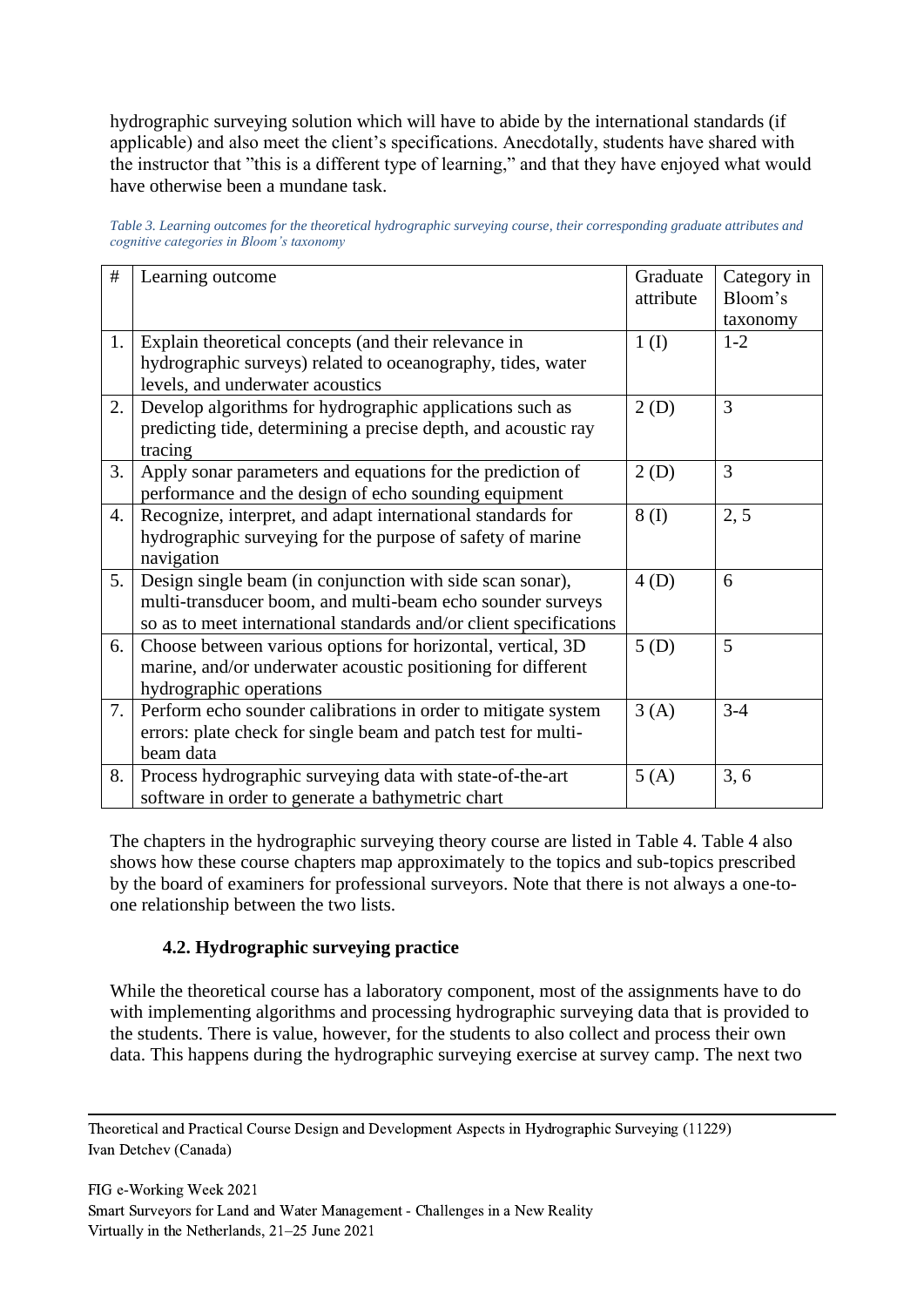sub-sections describe the hydrographic surveying exercise and list some of its implementation challenges.

| #  | Course chapter                    | Corresponding topic(s) by the board of       |
|----|-----------------------------------|----------------------------------------------|
|    |                                   | examiners for professional surveyors         |
|    | Elements of oceanography          | N/A                                          |
| 2. | Tides and tidal currents          | 5                                            |
| 3. | Coordinate systems and datums     | 6                                            |
| 4. | Underwater acoustics              |                                              |
| 5. | Types of hydrographic surveys and | 8                                            |
|    | specifications                    |                                              |
| 6. | Marine positioning                | N/A                                          |
| 7. | Sounding methods                  | Most of 2, 3, 4, and 7                       |
| 8. | Acoustic positioning concepts     | N/A                                          |
| 9. | Hydrographic survey design and    | 2 (sounding accuracy / budget and system     |
|    | assessment                        | selection)                                   |
|    |                                   | 3 (coverage and accuracy)                    |
|    |                                   | 4 (data interpretation and system selection) |
|    |                                   | 7 (survey data processing)                   |

<span id="page-7-0"></span>*Table 4. Course chapters and the equivalent topics as prescribed by the board of examiners for professional surveyors*

#### 4.2.1 Overview of the hydrographic surveying exercise at survey camp

The goal of the hydrographic surveying field exercise is to create a reasonably accurate bathymetric chart of a portion of a dammed lake. The shoreline survey is performed via a real time kinematic (RTK) global navigation satellite positioning system (GNSS) unit. The vertical positioning is established via differential levelling between a land surveying bench mark and the water level. The actual lakebed mapping is achieved via a remotely controlled mini catamaran (a.k.a. a HyDrone by Seafloor Systems Inc. (2019a); see [Figure 1a](#page-8-0)). An RTK pole is mounted on the HyDrone with a GNSS rover antenna and a HydroLite-TM single beam echo sounder (SBES) transducer coupled together (Seafloor System Inc., 2019b). The rover antenna is screwed to the top of the pole in order to provide the horizontal positioning of the vessel, and the transducer is attached to the bottom of the pole in order to provide the depths of the lake bed (see [Figure 1b](#page-8-0)). The technical specifications for the HydroLite-TM are listed in [Table 5.](#page-8-1)

In order to reduce the acquired depths to a sounding datum, the draft of the transducer and the scaling factor for the speed of sound in water must be known. A plate check calibration is the rigorous way of estimating these parameters (US Army Corps of Engineers, 2013). The idea behind such a calibration is that a large target, i.e., a plate, is suspended at known depths below the transducer. The known depths are incremented at equal intervals, e.g., 1 m. At each of the known depths several SBES observations are recorded. A curve, e.g., a straight line, is fit to the data where the echo sounding observations,  $d^{ES}$ , are on the x-axis and the known depths,  $d^{known}$ , are on the y-axis. The y-intercept of the line, b, is the draft of the transducer

Theoretical and Practical Course Design and Development Aspects in Hydrographic Surveying (11229) Ivan Detchev (Canada)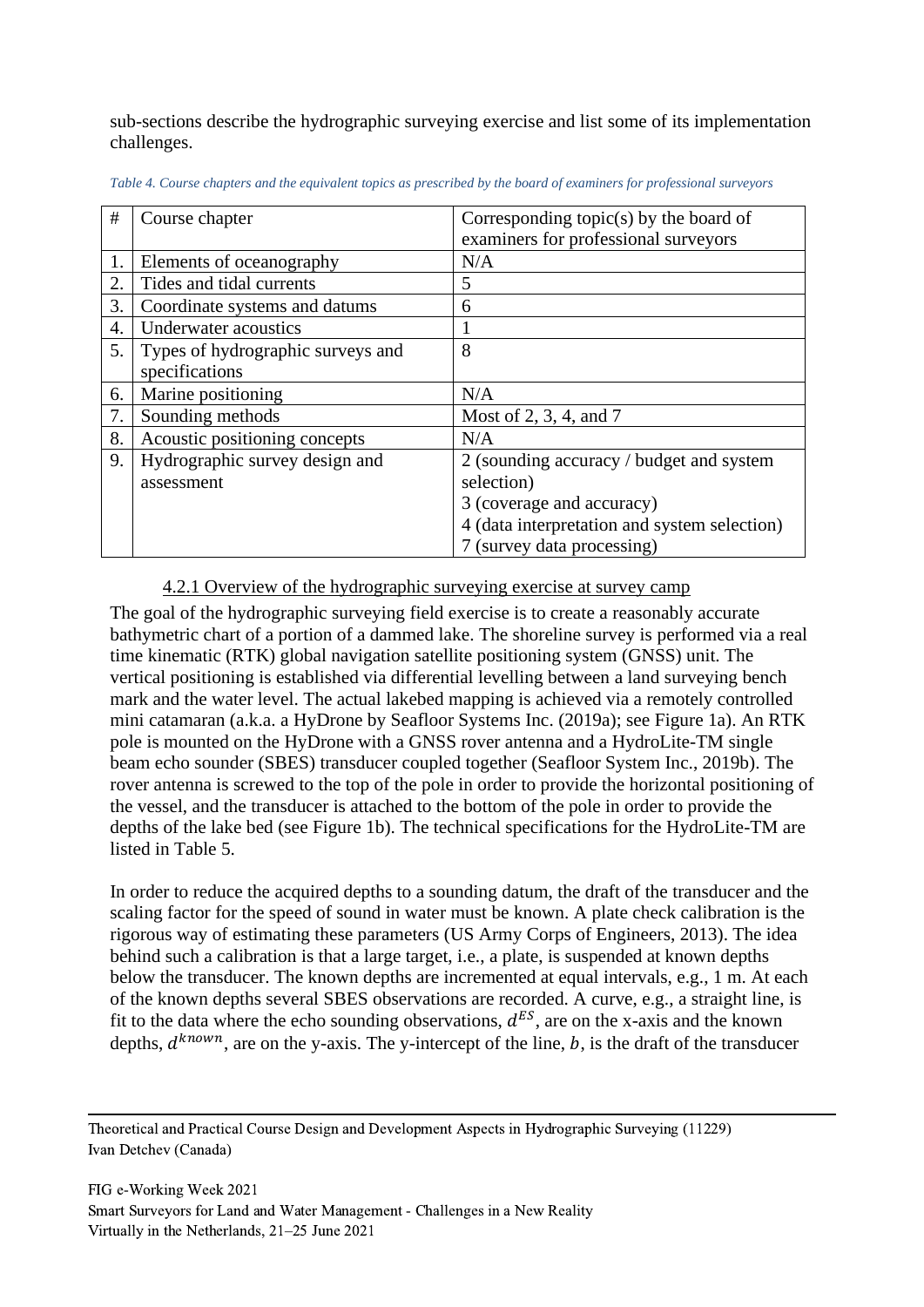(technically – the combined effect of the draft of the transducer and the system zero error), and the slope of the line,  $m$ , is the scaling factor for the speed of sound in water:

$$
d^{known} = md^{ES} + b
$$



*Figure 1. HyDrone performing mapping of a lake bed (a); a close-up of the HyDrone before deploying*

<span id="page-8-0"></span>Overall, students get to integrate different technologies to achieve vertical and horitontal positioning for their soundings, they get to clean up the data set they have collected from outliers, they get to implement least squares estimation and statistical testing for a hydrographic surveying application, and most importantly they end up generating their own first hydrographic surveying product. Both the data collection and the post processing procedures include tasks that need to be completed both individually and in a team.

| Parameter        | Value                              |
|------------------|------------------------------------|
| Frequency        | 200 kHz                            |
| Beam width       | $4-9^\circ$                        |
| Ping rate        | 6 Hz with 2 Hz output              |
| Depth accuracy   | $1 \text{ cm} / 0.1\%$ of depth    |
| Range            | $0.3 m - 75 m$                     |
|                  | \$7,766 CAD (SonarMite only)       |
| Approximate cost | \$9,558 CAD (entire HydroLite kit) |

#### <span id="page-8-1"></span>*Table 5. HydroLite-TM technical specifications*

# 4.2.2 Implementation options for a plate check calibration

Acquiring accurate data for the plate check calibration of the HyDrone in a safe and reasonably straightforward manner, however, comes with several practical challenges. A few options must be considered for the implementation:

- the type of platform: a fishing boat vs. a two-canoe catamaran
- the way of docking the HyDrone next to the platform: ropes vs. a special contraption
- the suspension mechanism for the plate (if any): manual vs. a winch; and
- the way the plate is being held by the suspension mechanism: using one rope (with four points of contact) vs. using two ropes (with two points of contact each).

Theoretical and Practical Course Design and Development Aspects in Hydrographic Surveying (11229) Ivan Detchev (Canada)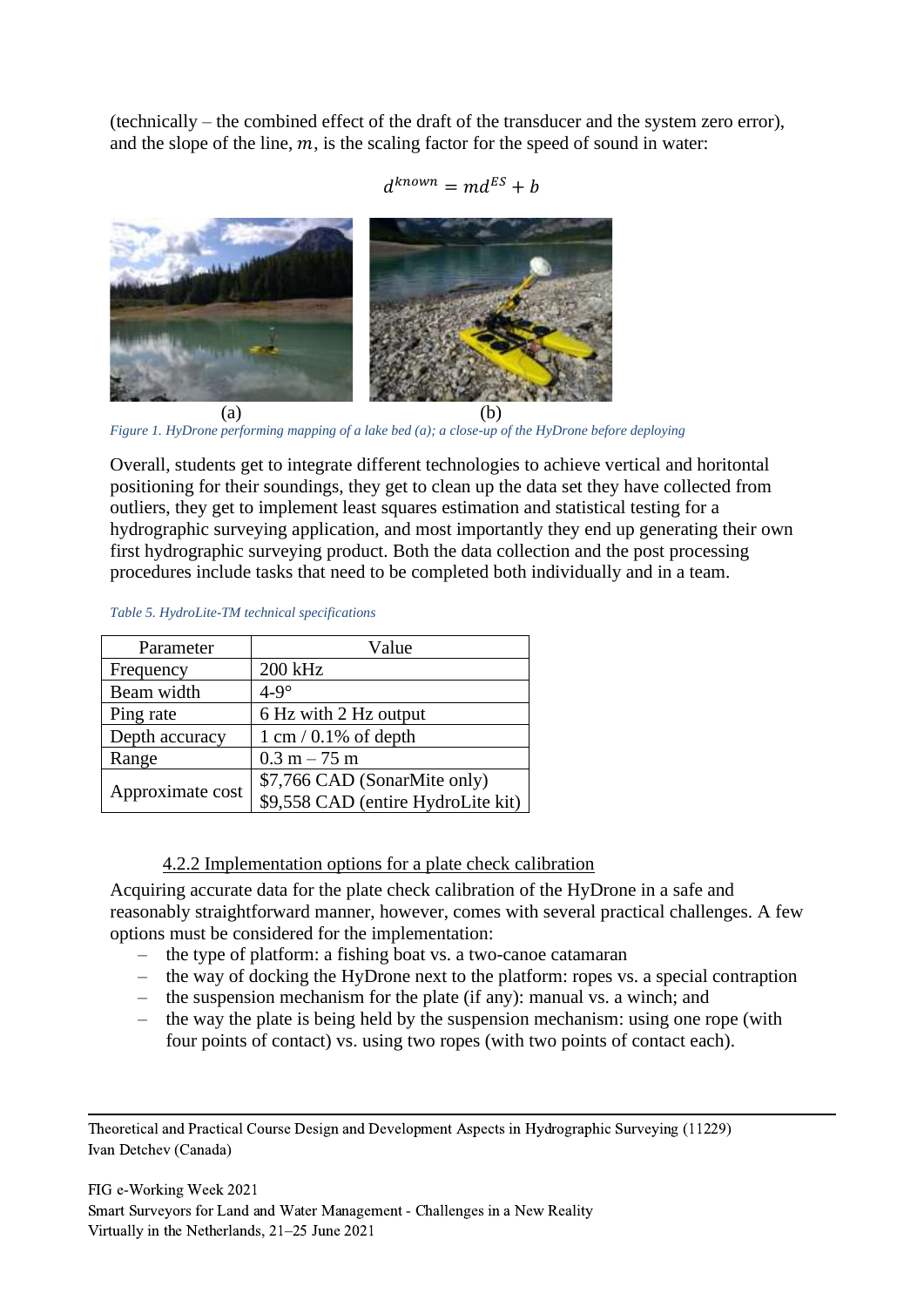Since the department does not own a vessel, the calibration platform can be a fishing boat (see [Figure 2a](#page-9-0)) or a two-canoe catamaran (see [Figure 2b](#page-9-0)) as both boats and canoes can be readily rented. The advantage of a rental boat is that it comes in a package with a trailer and an outboard engine. The boat can support both the engine (on the stern) and the suspension mechanism / docking station (on the starboard for example). However, it is very heavy if it needs to be launched manually, and it is prone to rolling. In past course evaluations, students have complained about having to manually launch the heavy boat. The advantage of the twocanoe catamaran is that it is much lighter and a lot more stable, and it can potentially handle more passengers. However, a third-party frame is necessary to connect the two canoes, and rowing or an electric trolling motor is required. Also, transporting more than one rental canoe at a time to a lake is not a trivial task.



*Figure 2. Options for a calibration platform: a fishing boat (a), and a two-canoe catamaran held together by an aluminum frame*

<span id="page-9-0"></span>In case the platform is a fishing boat, the HyDrone can be kept in place next to the (starboard) hull by tying it to a cleat or clamps mounted on the gunwale (see [Figure 3a](#page-9-1)). If the platform is a two-canoe catamaran a special contraption can be built in between the bows of the canoes (see [Figure 3b](#page-9-1)).



*Figure 3. Options for docking the HyDrone next to the calibration platform: tying it with ropes (a), and building a custom contraption*

<span id="page-9-1"></span>Manually suspending and lifting the calibration plate with a rope through a pulley (see [Figure](#page-10-0)  [4a](#page-10-0)) is simpler than having an actual mechanism, but it is not preferred as it is not as accurate and could potentially be unsafe for the operator. Also, over the years students have anecdotally mentioned how manually suspending the plate is tiring, it requires gloves, and often it can only be done by someone with strong hand grip and physical endurance. One may

Theoretical and Practical Course Design and Development Aspects in Hydrographic Surveying (11229) Ivan Detchev (Canada)

FIG e-Working Week 2021 Smart Surveyors for Land and Water Management - Challenges in a New Reality Virtually in the Netherlands, 21–25 June 2021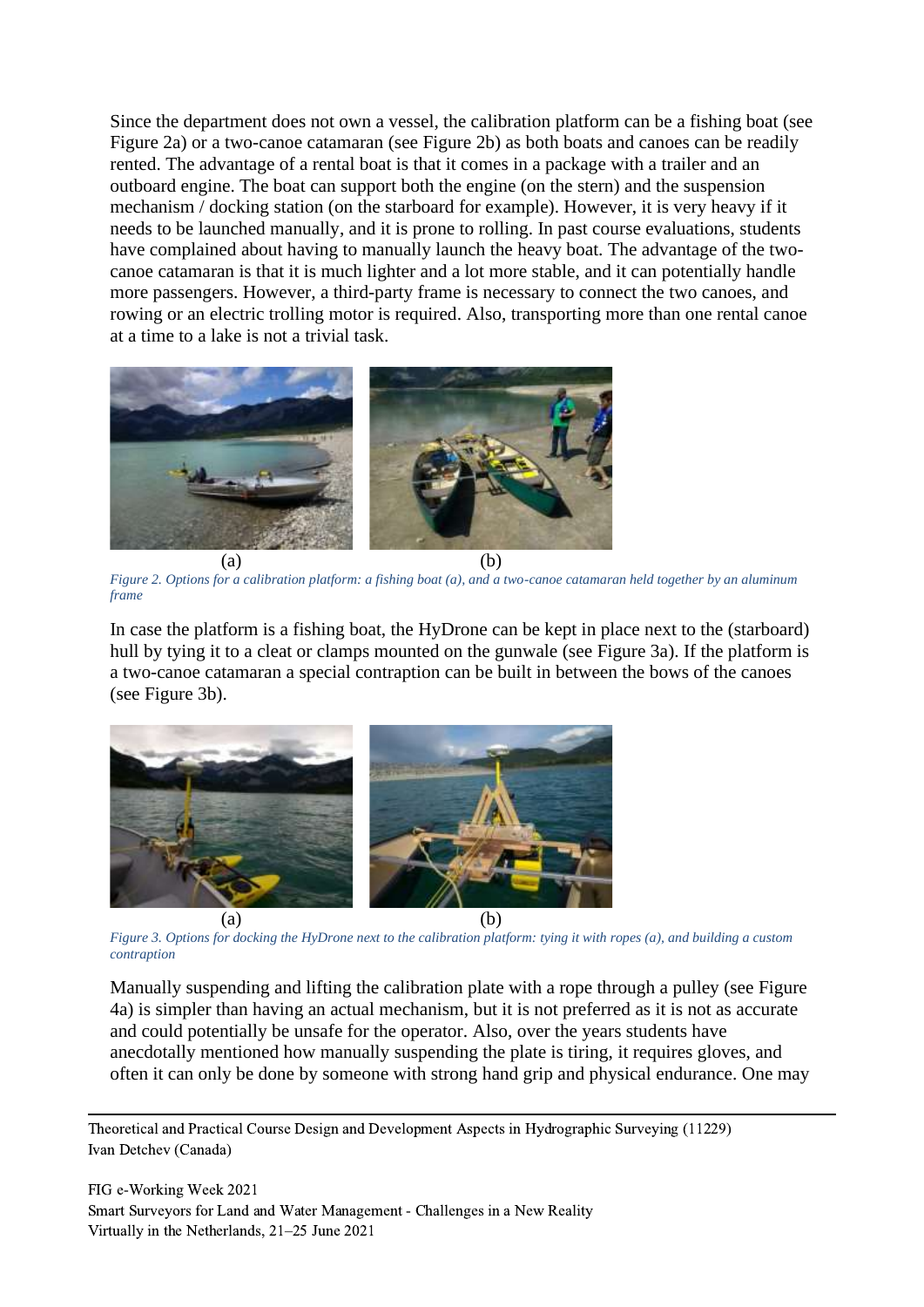argue that such a physical challenge may be a distraction from the actual exercise. The ideal mechanism is a winch with a gear reduction system, an option for locking the gears, and a spool for collecting the rope(s) (see [Figure 4b](#page-10-0)).



*Figure 4. Options for a plate suspension mechanism: manual suspension via a pulley (a), and a custom-made gear reduction winch system with a spool*

<span id="page-10-0"></span>Having all four corners of a metal plate chained to a single rope, i.e., a single quadruple point of contact (see [Figure 5a](#page-10-1)), is simple, but the chains or the rope could potentially be in the way of the acoustic signal and thus causing multipath effects. Having two of the plate corners chained to a rope, and having the other two corners chained to another rope, i.e., two pairs of contact points (see [Figure 5b](#page-10-1)), should theoretically prevent the acoustic signal hitting the chains or the ropes, but spooling two ropes at an equal rate and keeping the plate levelled becomes complicated. In either case the rope / ropes must be precisely graduated.



<span id="page-10-1"></span>*Figure 5. Options for holding the calibration plate: single point of contact (i.e., one rope) (a), and two points of contact (i.e., two ropes)*

# **5. DISCUSSION ON THE COURSE DESIGN AND DEVELOPMENT**

Theoretical and Practical Course Design and Development Aspects in Hydrographic Surveying (11229) Ivan Detchev (Canada)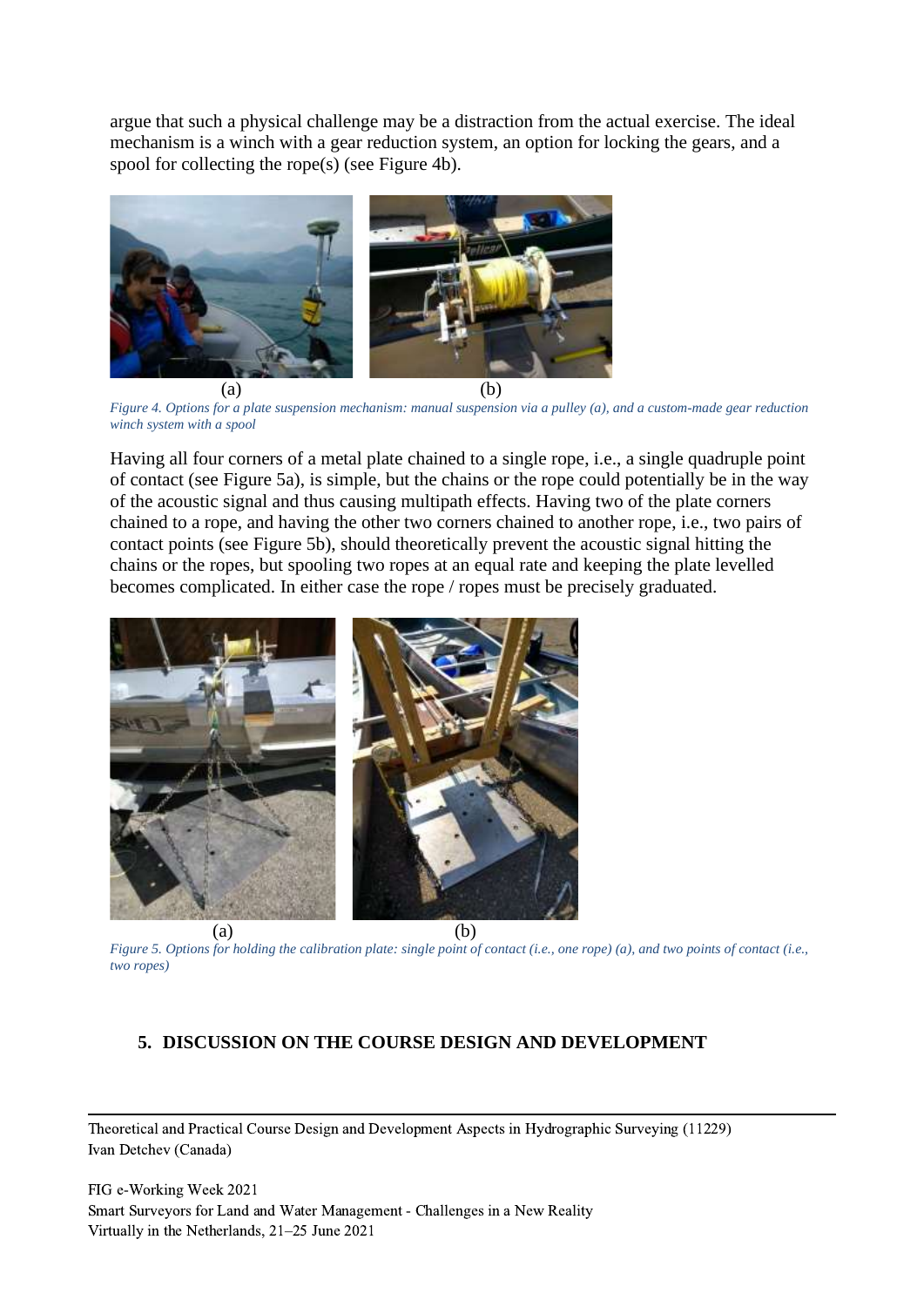# **5.1 Theory course**

Measurement of graduate attributes is a time consuming task. It is, however, a required task by the engineering accreditation board, and also could be used as an opportunity to flag essential assessment items / learning outcomes related to students' unsatisfactory performance. Usually, students perform better at assessment items from laboratory exercises and homework compared to exam questions. This is why it is important to perform course design alignment, i.e., set clear expectations / share course level and chapter level learning outcomes with the students, perform teaching and learning exercises during the contact hours that address these learning outcomes, and assess students' mastery of the outcomes in laboratory exercises and exams (Biggs, 1996).

Aligning the course content with the topics prescribed by the board of examiners for professional surveyors is also a time consuming, but rewarding task. It is crucial for the study material presented to the students to be up-to-date and relevant to the hydrographic surveying industry.

# **5.2 Survey camp exercise – instructor's perspective on the calibration options**

Providing the students with boat time where they get to collect and process their own SBES data is also an invaluable learning experience. Many of the students end up having desk jobs or jobs related to geomatics engineering sub-disciplines other than hydrographic surveying, so this is their chance to get first hand experience wrestling with problems in field work on water.

In terms of the different options for implementing a rigorous plate check calibration for a HyDrone, in theory it would be best to use a two-canoe catamaran with a special contraption for the HyDrone, a winch, and two ropes for suspending the plate. Here are some issues that may come up in practice though. The third-party frame holding the two-canoe catamaran together must be tested with a variety of canoes. While it works with most types of canoes, it fails to work with canoes which do not have a large enough lip on the gunwale. Also, having students row from the shore to the calibration location may be a time consuming and frustrating task. Renting an electric trolling motor may or may not be an option depending on the local venues. Building a contraption for the HyDrone to stay in place during the calibration is a good idea, but sometimes it may be necessary to release the HyDrone and shift it horizontally so that it is better positioned over the plate. Having a winch with a gear reduction system is definitely helpful especially when lifting the plate. However, an off-theshelf unit ready to be used for this application is not available (at least the authors have not been able to find one), so some customizing must be done.

Finally, one of the most frustrating dilemmas is the use of a single rope vs the use of two ropes for holding the calibration plate. Initially, a single rope was used for simplicity, but that seemed to cause systematic issues in the distance returned by the SBES at depths of ~1-7 m. The hypothesis was that the beamwidth is narrow enough that at short range the acoustic beam may hits the chains first instead of the actual plate. The two rope system was designed

Theoretical and Practical Course Design and Development Aspects in Hydrographic Surveying (11229) Ivan Detchev (Canada)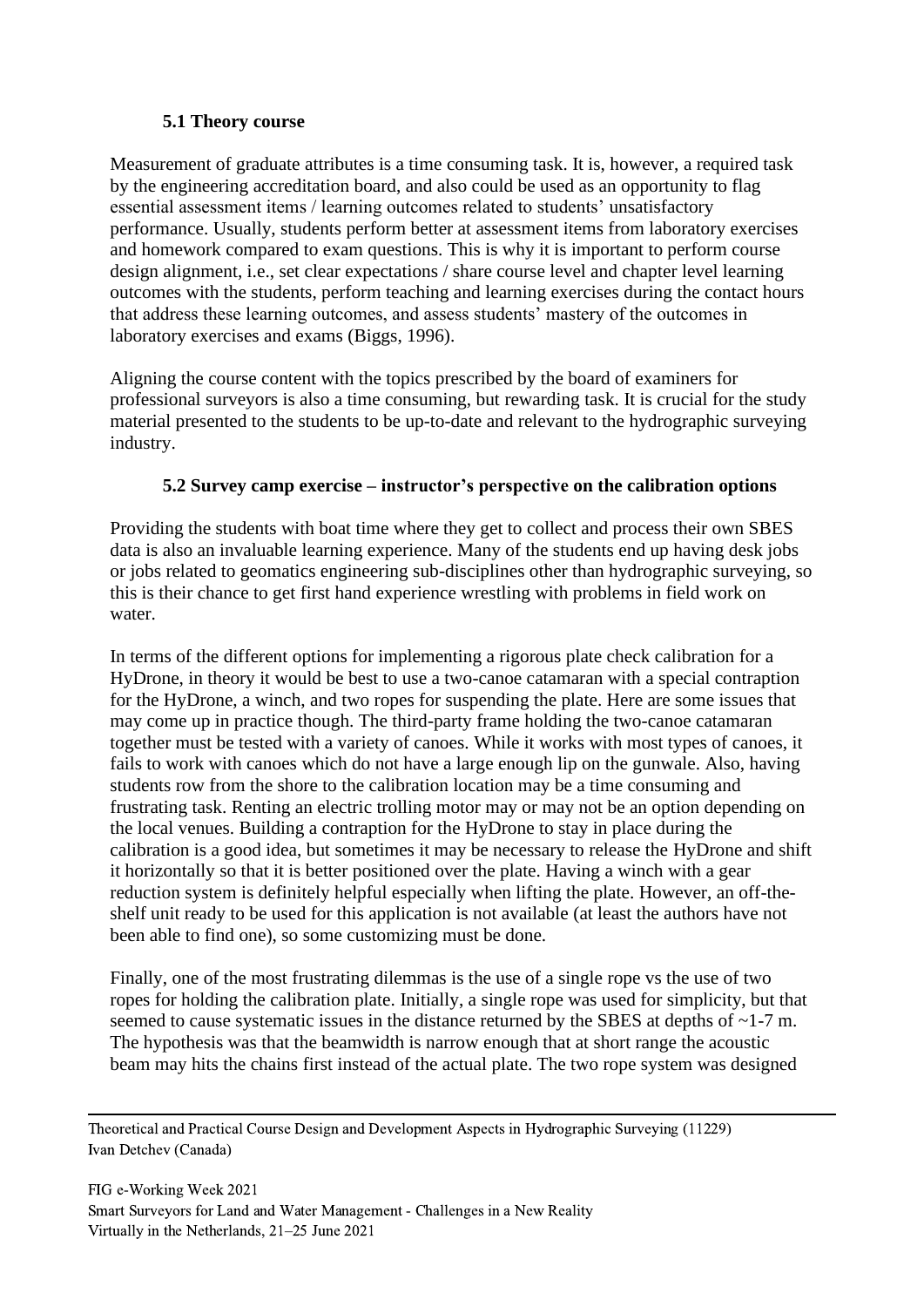such that theoretically the chains and the ropes would not be in the way of the signal at least at short range. Unfortunately, at least with this specific SBES, this was not the case. The returned distances again exhibited systematics errors much larger than the expected random error listed in the instrument specifications by the manufacturer. For example, [Figure 6](#page-12-0) shows two plate check calibration sets acquired in a swimming pool at an approximate depth of 3.5 m. One of the data sets was collected with two ropes and the other one with a single rope. The range of depths for each plate position for the single rope data is about 30-50 cm, which can be attributed to the chains connecting each of the plate corners to the rope. The data set collected with two ropes clearly exhibits much greater error, often approximately double the distance that should have been observed. Thus, it is recommended to revert back to a single rope use instead of complicating the suspension mechanism in trying to spool two ropes at an equal rate in order to keep the calibration plate levelled.



<span id="page-12-0"></span>*Figure 6. Sample plate check calibration data collected in a ~3.5 m deep swimming pool*

#### **5.3 Survey camp exercise – student's perspective on the calibration options**

From the perspective of a former student who has performed these field exercises using the original implementation and who has tested and developed potential improvements via the move to a canoe / catamaran style setup a few things have become clear.

First, the implementation of a locking hand-winch was a significant improvement to the original lesson design. The lake where the exercise was conducted is approximately 30 m deep, which required one or more students to focus their primary attention and effort on the adjustment and stabilization of the calibration plate. Not only does this introduce a measure of imprecision into the rigorous calibration procedure, it also detracts from those students' ability to engage with the other aspects of learning which could be imparted during this time. By offloading the most demanding part of the calibration procedure to a mechanical system,

Theoretical and Practical Course Design and Development Aspects in Hydrographic Surveying (11229) Ivan Detchev (Canada)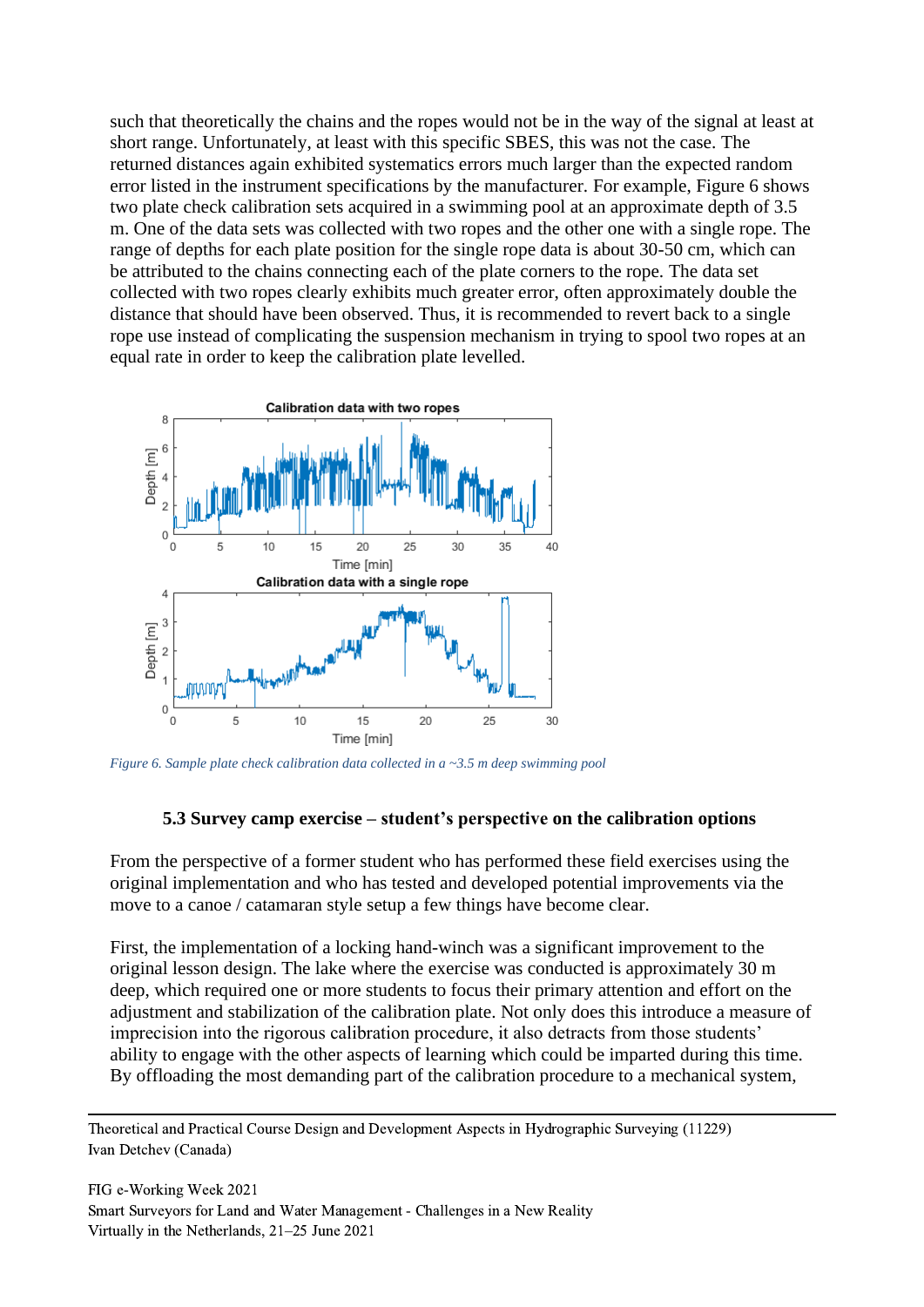the depth of the calibration plate is more consistent, stable, and known with an improved level of precision. Anecdotally, this task was one of the most unpleasant parts of the hydrography exercise, so much so that when the improvements were described to another former student, he lamented that manually lifting and lowering the calibration plate was something of a "rite of passage" for students in the program to endure. Also, where we initially thought moving to the two-rope setup for calibration would improve the results by reducing measurement noise, our experiments in the pool have shown that not to be the case.

Second, the implementation of the catamaran setup using two canoes offers some advantages to the fishing boat used previously. Since the lake where the exercise is performed does not have a proper boat launch, the hydrography students are tasked with hauling the gear from the parking area down to the waterfront. Using canoes requires a few more pieces of gear, but each piece is individually smaller and more manageable for a student or team of students to carry. Additionally, the canoes allow three students to accompany the instructor during the exercise, where the fishing boat only allowed two students to be included. Ideally, all the students would get a chance to experience the surveying process from within the boat, but this is dependant on time, manpower, and budgetary constraints. As it is, the canoe catamaran offers more students the chance to get hands-on experience within those current constraints, which must be seen as an improvement to the teaching methodology.

### **6. SUMMARY AND RECOMMENDATIONS FOR FUTURE WORK**

This paper described the recent design and developments of two geomatics engineering university courses related to hydrographic surveying. The measurement of graduate attributes in order to satisfy the engineering accreditation board was explained. Also, meeting the list of topics and sub-topics prescribed by the board of examiners for professional surveyors was also discussed. Both these tasks were tackled through the lens of Bloom's taxonomy, which is a hierarchy of congnitive levels related to the action verbs used in defining learning outcomes. Lastly, recommendations on how to run a hydrographic surveying exercise during a survey camp were given. The exercise is an opportunity for the students to gain invaluable field experience in collecting their own SBES data. The specific problem discussed was how to perform a rigorous plate check calibration for a HyDrone in an accurate and safe manner. The final conclusions were to assemble a two-canoe catamaran to serve as a stable calibration platform where a special contraption is built for keeping the HyDrone in place, and a single rope system with a winch and gear reduction capabilities is used for suspending and raising the calibration plate.

The main author's intention is to continually improve the two courses discussed in this paper. Future work for the theory course includes adding more in-class TBL exercises, and, keeping the lecture material and the laboratory assignments current. In terms of the field exercise in survey camp, the authors would like to test more types of canoes, and potentially use a different type of rope that is compatible with a commercially available winch and which may not add to the exhibited multipath systematic effects. Testing a different SBES may also be

Theoretical and Practical Course Design and Development Aspects in Hydrographic Surveying (11229) Ivan Detchev (Canada)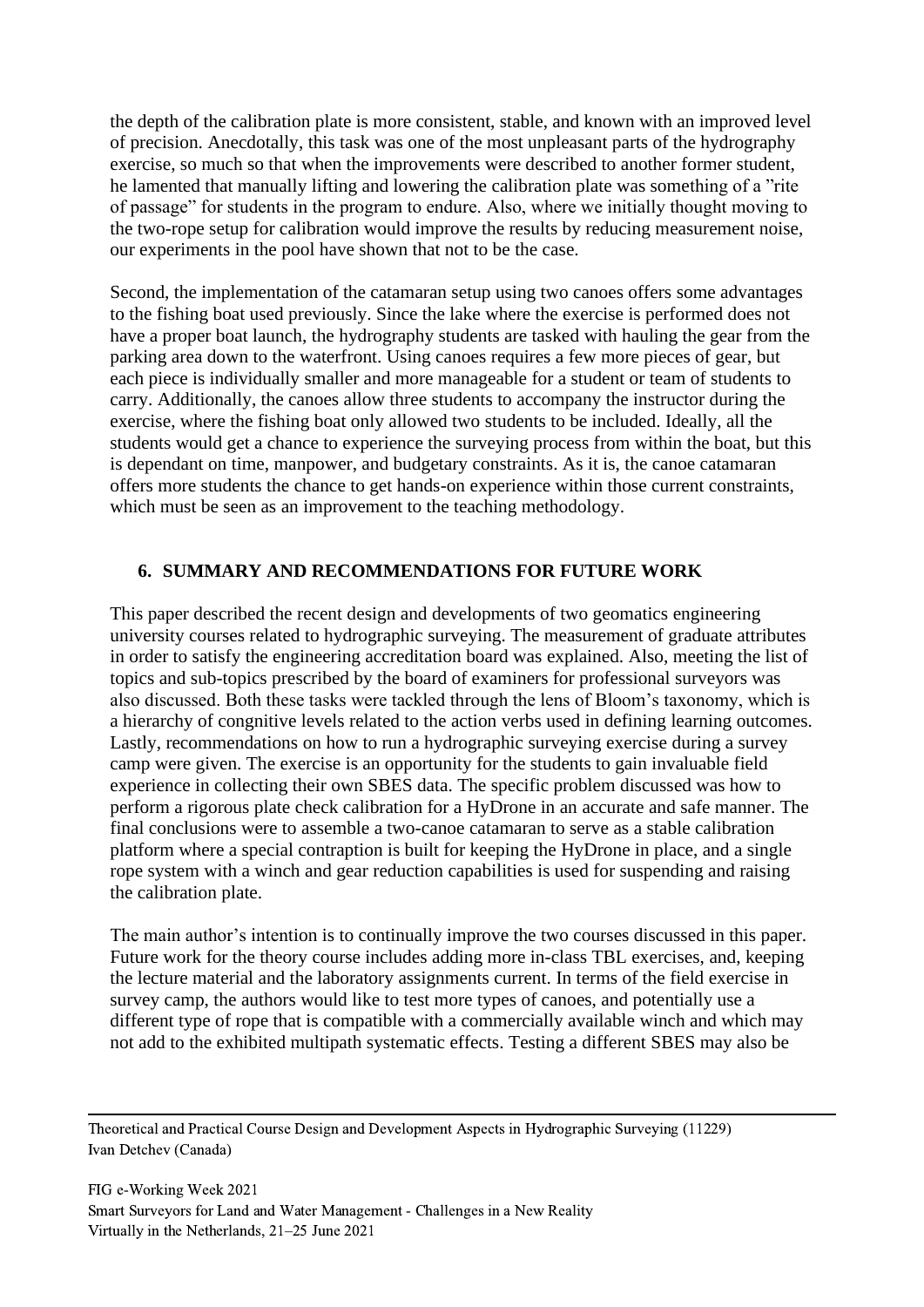beneficial. Finally, the author would like to poll the students involved in the two courses about their theory and field work learning experiences.

# **ACKNOWLEGEMENTS**

The authors would like to thank the Department of Geomatics Engineering and the Dean's Office at the Schulich School of Engineering at the University of Calgary for funding the purchase of the HyDrone. In addition, this research would not have been possible without the 2019 Program for Undergraduate Research Experience (PURE) through the Taylor Institute for Teaching and Learning at the University of Calgary.

# **REFERENCES**

- Abdulwahed, M., Nagy, Z.K., 2009. Applying Kolb's Experiential Learning Cycle for Laboratory Education. Journal of Engineering Education 98, 283–294. https://doi.org/10.1002/j.2168-9830.2009.tb01025.x
- Biggs, J., 1996. Enhancing teaching through constructive alignment. High Educ 32, 347–364. https://doi.org/10.1007/BF00138871
- Bloom, B.S., 1956. Taxonomy of educational objectives.

CBEPS, 2019. Learning Outcomes and Study Guides. URL https://cbepscceag.ca/resources/learning-outcomes-and-study-guides/ (accessed 1.5.20).

- Coutts, B.J., Strack, M.S., 2012. Surveying education at the New Zealand National School of Surveying. Survey Review 44, 53–58.
	- https://doi.org/10.1179/1752270611Y.0000000002
- De Wulf, A., De Maeyer, P., De Ryck, M., Nuttens, T., Stal, C., Libert, M., Annaert, A., 2013. Higher Hydrography Education in Belgium, in: International Multidisciplinary Scientific GeoConference : SGEM; Sofia. Surveying Geology & Mining Ecology Management (SGEM), Sofia, Bulgaria, Sofia, pp. 429–436.
- Engineers Canada, 2016. Consultation Group Engineering Instruction and Accreditation.
- Forrest, D., 2003. Cartographic Education and Research in the UK. The Cartographic Journal 40, 141–146. https://doi.org/10.1179/000870403235001494
- IBSC, 2017. Guidelines for the implementation of the standards of competence for hydrographic surveyors and nautical cartographers.
- IHB, 2008. IHO Standards for Hydrographic Surveys: Special Publication No 44.
- Krathwohl, D.R., 2002. A Revision of Bloom's Taxonomy: An Overview. Theory Into Practice 41, 212–218. https://doi.org/10.1207/s15430421tip4104\_2
- Michaelsen, L., Knight, A., Fink, L., 2004. Team-Based Learning: A Transformative use of Small Groups in College Teaching.
- Prince, M., 2004. Does Active Learning Work? A Review of the Research. Journal of Engineering Education 93, 223–231. https://doi.org/10.1002/j.2168- 9830.2004.tb00809.x
- Seafloor System Inc., 2019a. HyDrone datasheet.
- Seafloor System Inc., 2019b. HydroLite Data Sheet.

Theoretical and Practical Course Design and Development Aspects in Hydrographic Surveying (11229) Ivan Detchev (Canada)